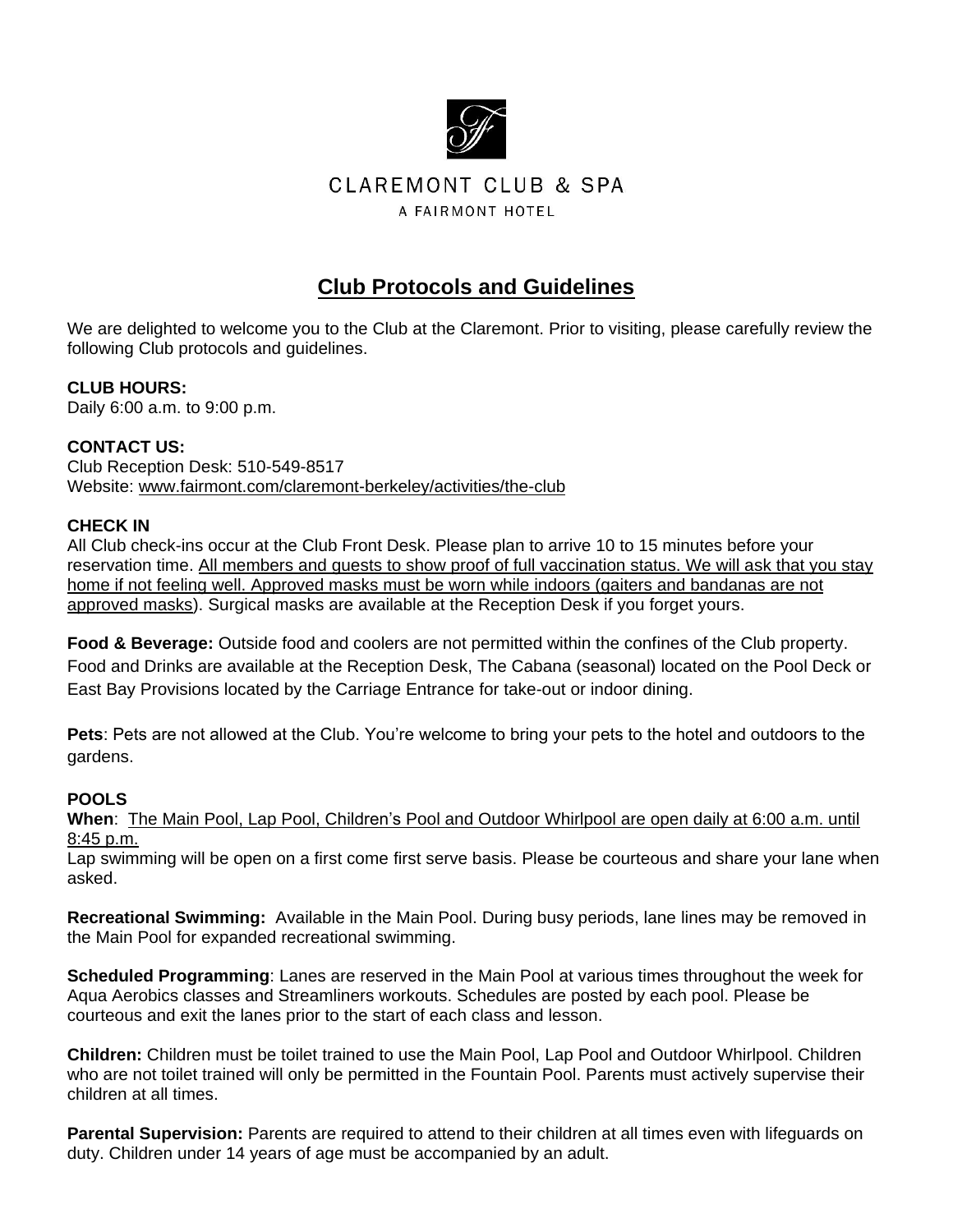**Outdoor Whirlpool:** Open to ages 3 and older. Children under 14 years of age must be accompanied by an adult when using the Outdoor Whirlpool. For safety reasons, no toys or under water swimming by children is permitted.

**Pool Toys & Equipment:** Pool toys including balls, flying plastic discs, water guns, large inflatable toys and air mattresses are examples of items not permitted. Small toys such as diving rings or noodles may be permitted. Kickboards, pull buoys and other swim training accessories are kept in separate bins exclusively for lap swimmers. Proper behavior will be monitored by Club staff to ensure safety of all guests and enjoyment of the facilities.

**Happy Feet:** With the start with every summer season, children's feet will be highly sensitive when spending extended periods in the pools and walking barefoot on the pool deck. We strongly suggest children using water socks. For your convenience, you may purchase a pair at Club Reception.

**Towels**: Guests may prefer to bring towels from their hotel room or use Club towels located on the pool deck. All Club towels used must be dropped by the user into the towel bins. Any personal towels left behind will be disposed of.

**Restrooms**: The two restrooms at the south end of the Lap Pool are available for use. As a courtesy, please do not use restrooms as changing rooms.

**Family Locker Rooms:** Family locker rooms by the Lap Pool are open to families and children ages 16 and under only. All other swimmers please use the locker rooms on the bottom floor by the Membership Office. For your convenience, you may access the locker rooms via the entrance next to the outdoor whirlpool when entering from the pool deck.

**Outdoor Showers**: Showers will be limited to a quick two-minute rinse. Please stay in your swimsuit while rinsing and be respectful of other others by socially distancing yourselves for privacy.

**Pool Deck Furniture**: Lounge chairs and umbrellas are not to be moved. Please ask a Club staff member if you need assistance.

**No Glass**: Glass is not permitted anywhere on the pool deck or pools. A water fountain by the Lap Pool is available.

**Sustainability:** In an effort to continue our sustainable practices, please bring a non-glass water bottle to refill at the water stations located throughout the Club and hotel.

#### **TENNIS COURTS**

**When**: Tennis hours are 6:00 a.m. to 9:00 p.m. daily

**Attire:** Athletic shoes and proper top and bottom fitness attire are required while in the all tennis courts. No dark sole tennis shoes, no open toe shoes or bare feet while on the courts. Swimwear is not allowed.

#### **BALL MACHINE**

**When**: Ball machines are available for reservation between 8:00 a.m. to 8:00 p.m. daily, except between 9:00am and 5:00pm on weekends.

Ball machines will have a 15-minute cleaning period between usages. Cleaning wipes and hand sanitizing stations are located at each court. Please do your part in keeping fellow players and Club team safe by using cleaning materials at the conclusion of game play.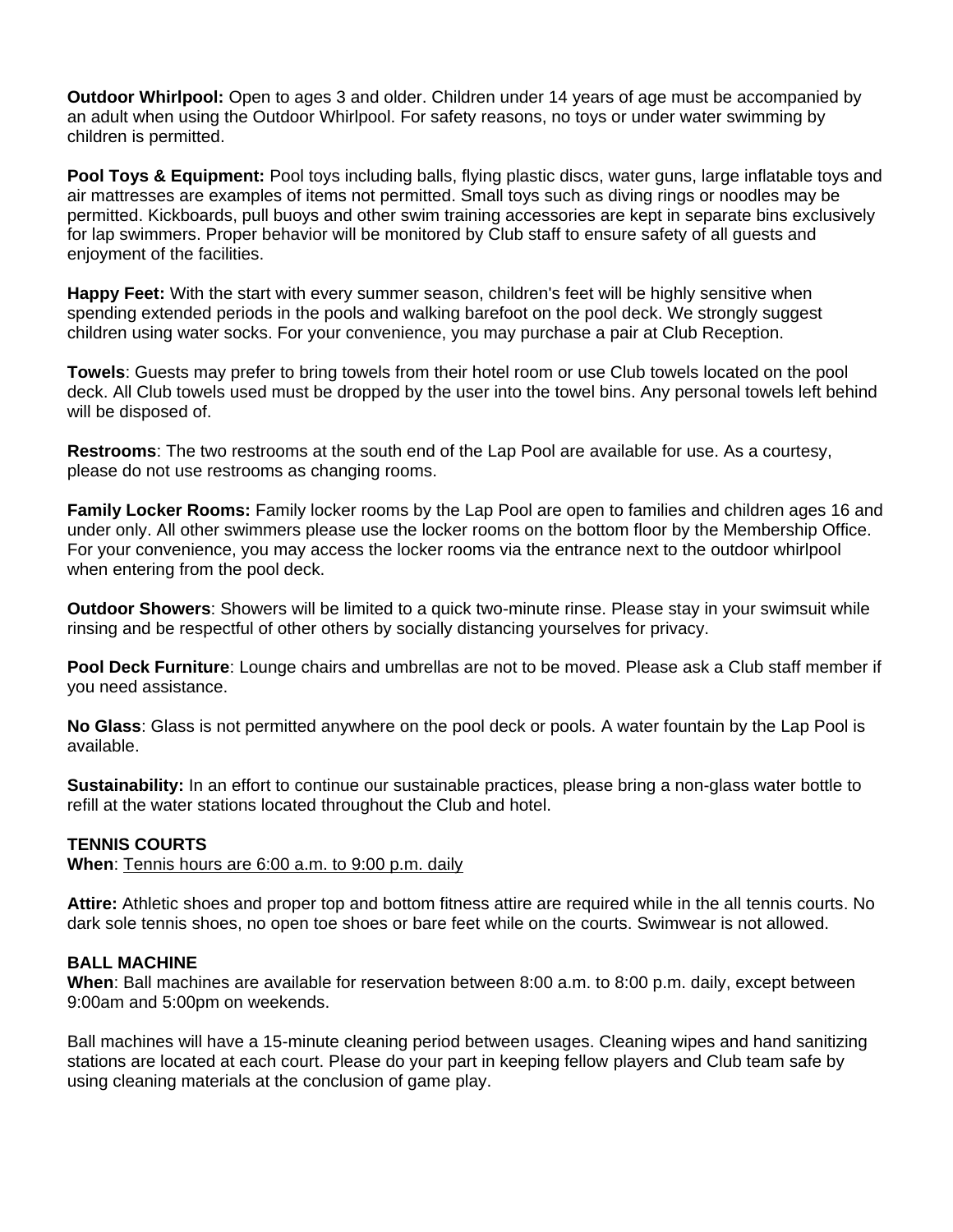Ball machine fees are as follows:

- 30 minutes: \$20
- 60 minutes: \$30
- Monthly Pass: \$60

# **OUTDOOR FITNESS PAVILION:**

**When:** Outdoor Pavilion hours are 6:00 a.m. to 9:00 p.m. daily

**Who**: Open to guests 16 and older.

Designated workout spaces are laid out for each piece of exercise, cardio equipment and workout zones. As a courtesy, please limit your time to 20 minutes on a piece of equipment if another member is waiting to use it.

There is a designated space within the Outdoor Pavilion area to put a few belongings. Make sure to retrieve all items prior to departure.

**Private Training:** Private training sessions take priority over the equipment. Our trainers will communicate with guests when a piece of equipment will be needed. Please be courteous and be ready to share the equipment and take turns with the trainers.

**Attire:** Athletic shoes and proper top and bottom fitness attire are required while in all fitness areas. No open toe shoes or bare feet while lifting weights or using weighed equipment. Swimwear is not allowed.

**Hygiene:** Pease sanitize used equipment and place back to its appropriate place. Sanitizing wipes and stations are located in each work out area.

### **INDOOR FITNESS CENTER:**

**When:** Fitness Center hours are 6:00 a.m. to 9:00 p.m. daily **Who**: Open to guests 16 and older.

Approved masks must be worn while indoors (gaiters and bandanas are not approved masks). Designated workout spaces are laid out for each piece of exercise, cardio equipment and workout zones. As a courtesy, please limit your time to 20 minutes on a piece of equipment if another member is waiting to use it.

**Private Training:** Private training sessions take priority over the equipment. Our trainers will communicate with guests when a piece of equipment will be needed. Please be courteous and be ready to share the equipment and take turns with the trainers.

Private Fitness training is available with a minimum of 7 days advanced reservations required. To inquire about booking a session, please contact the Club at 510-549-8517 or email CLA.Club@Fairmont.com.

**Hygiene:** Please follow all policies in cleaning after yourself as well as placing utilized equipment back to its appropriate place. Sanitizing wipes and stations are provided in each workout area.

### **Attire**

Athletic shoes and proper top and bottom fitness attire are required while in all fitness areas. No open toe shoes or bare feet while lifting weights or using weighed equipment. Swimwear is not allowed.

### **GROUP FITNESS CLASSES:**

**When:** Scheduled daily. For weekly class schedule please refer to the Club Reception Desk or visit our website.

**Who**: Open to guests 16 and older.

Approved masks must be worn while indoors (gaiters and bandanas are not approved masks).